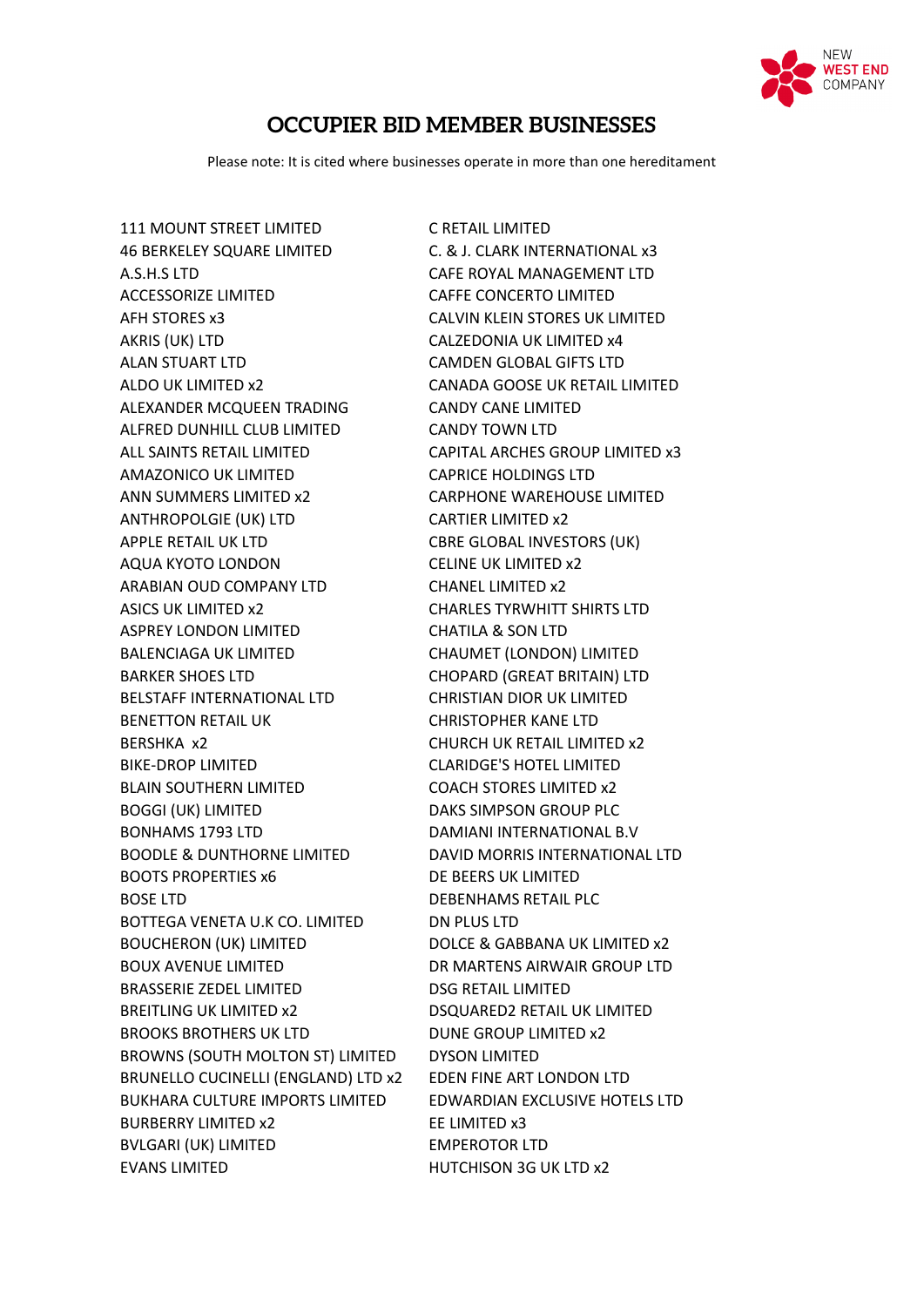

FASHOFF UK LTD **IFM INVESTMENT MANAGEMENT** FENDI U.K. LIMITED IICOMBINED UK LIMITED FENWICK LTD IN PAELLA LTD FERRAGAMO UK LTD INGLOT COSMETICS LTD FIRE FRANK LTD INTS UK LIMITED FOREVER21 (UK) LIMITED INVERESK HOUSE INVESTMENTS LTD FRANCK NAMANI UK LIMITED J CHOO LTD FRANK SMYTHSON LIMITED **J.CREW UK LTD** FRED 250 LIMITED JACK BARCLAY LTD FREEDOM SPORTSLINE LIMITED x3 JAMES PURDEY AND SONS LTD FRESH & WILD LIMITED JESSOPS EUROPE LIMITED FURLA UK LTD JO MALONE LTD G STAR (UK) LTD JOHN LEWIS PLC GANT UK LTD **GANT UK LTD** JVUK HOLDCO LIMITED GARRARD & CO LTD **K.MIKIMOTO & CO LTD** GEOX UK LIMITED x2 KARL LAGERFELD UK LTD GIEVES & HAWKES LTD **KATE SPADE UK LIMITED** GIOMA (UK) LIMITED KERING UK SERVICES LTD GIORGIO ARMANI RETAIL S.R.L KIKO UK LIMITED GIVENCHY COUTURE LIMITED KINLOSS PROPERTY LTD GLH HOTELS LIMITED **KRM (GREAT BRITAIN) LIMITED x2** GPS (GREAT BRITAIN) LIMITED x2 LACOSTE UK LIMITED GRAFF DIAMONDS LTD LADERACH (UK) LIMITED GREAT EAGLE HOTELS (UK) LTD LANVIN LIMITED GREEN GRAPES LIMITED LARRY GAGOSIAN GUCCI LTD **LAVA MAYFAIR CLUB LIMITED** GUESS UK LIMITED LAVAZZA COFFEE (UK) LIMITED H&M HENNES & MAURITZ UK LIMITED x9 LEASE HELD WITH THE LIQUIDATOR HACKETT LIMITED LEVI STRAUSS UK LTD HAKKASAN LIMITED LIBERTY PLC HAMLEYS OF LONDON LIMITED LILESTONE LIMITED HARMONY LTD LINKS (LONDON) LIMITED HARRY WINSTON (UK) LIMITED LK BENNETT FASHION LIMITED HAUSER & WIRTH GALLERY LIMITED x2 LLOYDS BANK PLC x2 HAWES & CURTIS LIMITED LLOYDS PHARMACY LTD HAYATT LONDON (HOLDINGS) L'OCCITANE LTD HERMES (G.B.) LIMITED LOEWE HERMANOS UK LIMITED HERNO UK LIMITED LOMAR HOTEL COMPANY LTD HILFIGER STORES LIMITED LONGCHAMP (UK) LTD x2 HOBBS LTD LORO PIANA G.B. LIMITED HOLLAND & BARRETT LIMITED x2 LOUIS VUITTON UK LTD HSBC BANK PLC x3 LPP RESERVED UK LTD HUGO BOSS UK LIMITED x2 LULULEMON ATHLETICA (UK) LTD HUNTER BOOT LIMITED LUSH RETAIL LIMITED LUXOTTICA RETAIL UK LTD x2 PULL & BEAR (UK) LIMITED, LVMH WATCH & JEWELLERY (UK) x2 PUN PANACHE LTD MAGIC FASHION LTD QATAR AIRWAYS GROUP QCSC

FANTASIA (LONDON) LIMITED x2 I.T NOWHERE (UK) LIMITED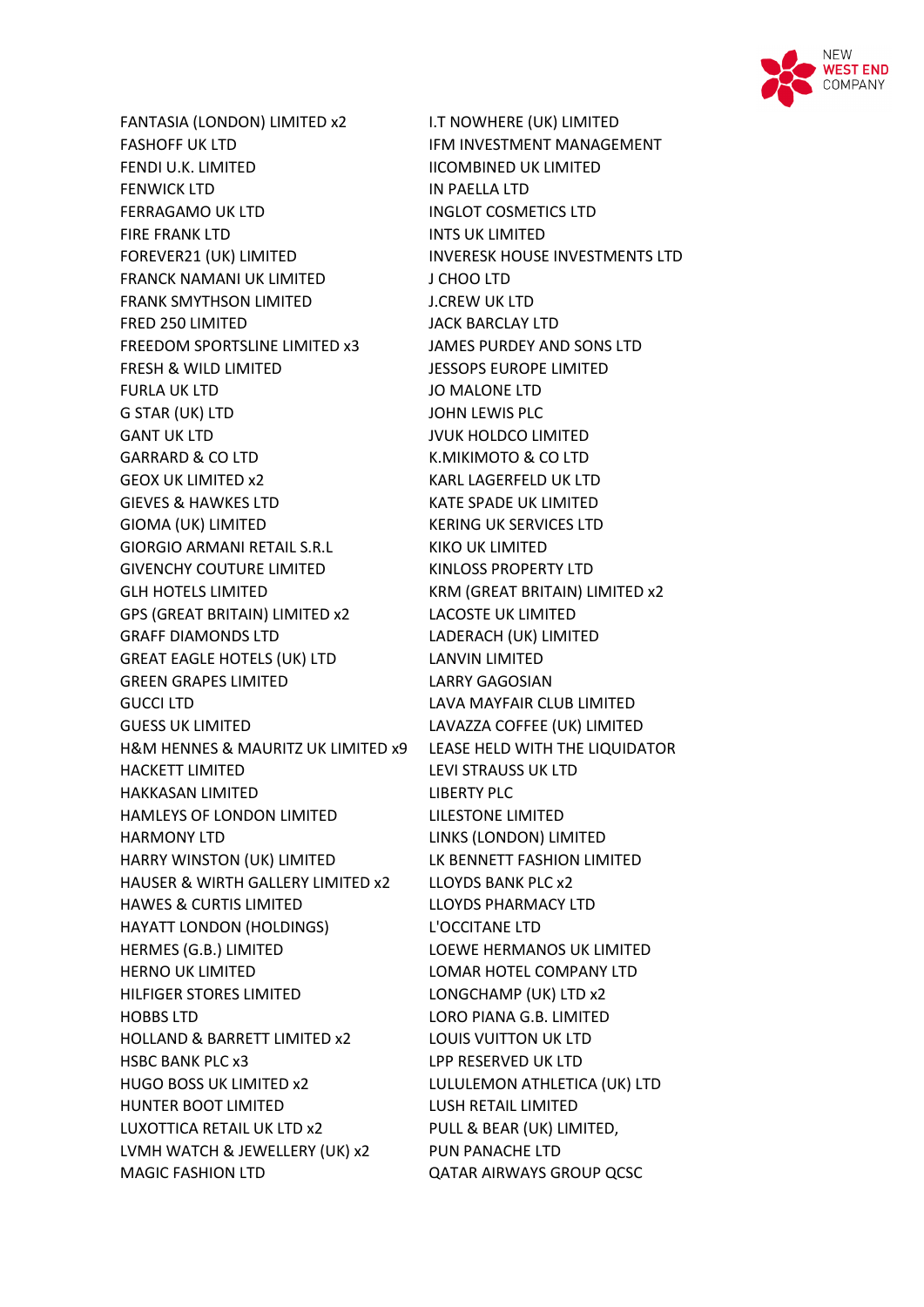

MAISON RABIH KAYROUZ UK LIMITED R P COM UK LTD MAJE STORES LIMITED RALPH LAUREN UK LIMITED MAPPIN & WEBB LIMITED **REISS LIMITED x4** MARKS & SPENCER PLC x2 RICHARD GREEN & SONS LTD x2 MAROQUINERIE DELVAUX UK LIMITED RICHARD MILLE EUROPE, MIDDLE MARRIOTT HOTELS LTD RICHEMONT UK LIMITED x8 MASSIMO DUTTI UK LTD x2 RIMOWA GREAT BRITAIN LIMITED MATALAN LIMITED RIVER ISLAND CLOTHING CO. x3 MAX MARA LIMITED ROCCO FORTE & FAMILY MAYBOURNE HOTELS LIMITED ROYAL LONDON UK REAL ESTATE x2 MB BOND STREET HOUSE S.A.R.L RUSSELL & BROMLEY LIMITED x5 MICHAEL KORS (UK) LIMITED x2 RYOHIN KEIKAKU EUROPE LTD MICROSOFT LTD SACRED RIVER LTD MILLENNIUM & COPTHORNE HOTELS SAMSONITE LIMITED MITCHELLS & BUTLERS RETAIL LTD SCHUH LIMITED x2 MNG-MANGO U.K. LIMITED SDI (OXFORD STREET) LIMITED MOLTON BROWN LIMITED SDI (PROPCO 35) LIMITED MONCLER (UK) LIMITED SEEN CAPTURE LTD MONSOON ACCESSORIZE LIMITED SELECT SERVICE PARTNER LIMITED MOSS BROS GROUP LIMITED x3 SELFRIDGES & CO LIMITED MOUSSAIEFF JEWELLERS LIMITED SIGNET TRADING LIMITED x2 MULBERRY COMPANY (SALES) LTD x2 SIMIT SARAYI UK HOLDING LIMITED x2 NBIM ELIZABETH 1 NOMINEE LIMITED SKECHERS USA LIMITED x2 NESPRESSO UK LIMITED SMCP UK LIMITED NEW BALANCE ATHLETIC SHOES (UK) SOHO HOUSE UK LIMITED NEXT HOLDINGS LIMITED x2 SOTHEBYS LONDON LTD NIKE RETAIL BV SPORTSDIRECT.COM RETAIL LIMITED NO ORDINARY DESIGNER LABEL LTD STELLA MCCARTNEY LTD OASIS FASHIONS RETAIL LIMITED STON LONDON LIMITED OFFICE HOLDINGS LIMITED x2 STRADIVARIUS UK LTD OLD BOND 43 (HOLDINGS) LTD SUPERDRUG STORES PLC x2 OPERA GALLERY LONDON LTD SUREJOGI GMS LIMITED OXFORD & CITY HOLDINGS LTD SWAROVSKI UK LIMITED OXFORD CASUALWEAR LTD SWEET SURPRISE MANAGEMENT PANDORA JEWELLERY UK LIMITED x2 TASAKI & CO., LTD PARTNER RETAIL SERVICES LIMITED TCK ASSETS LTD PATEK PHILIPPE SALON LIMITED TELEFONICA UK LTD PHILLIPS AUCTIONEERS LIMITED THE ALLBRIGHT GROUP LTD PIAGET LTD THE ARTS CLUB (LONDON) LIMITED POMELLATO (UK) LIMITED THE BEAUMONT HOTEL LIMITED PRIMARK STORES LIMITED x2 THE CONNAUGHT HOTEL LIMITED PRONOVIAS UK LTD THE DISNEY STORE LIMITED THE HALCYON GALLERY LIMITED THE HIGHLANDS REGENT STREET LTD THE JOHN DAVID GROUP LIMITED x3 THE ORIENTAL CLUB THE ROW UK HOLDINGS LIMITED

PRADA RETAIL UK LIMITED x2 THE BODY SHOP INTERNATIONAL LTD x2